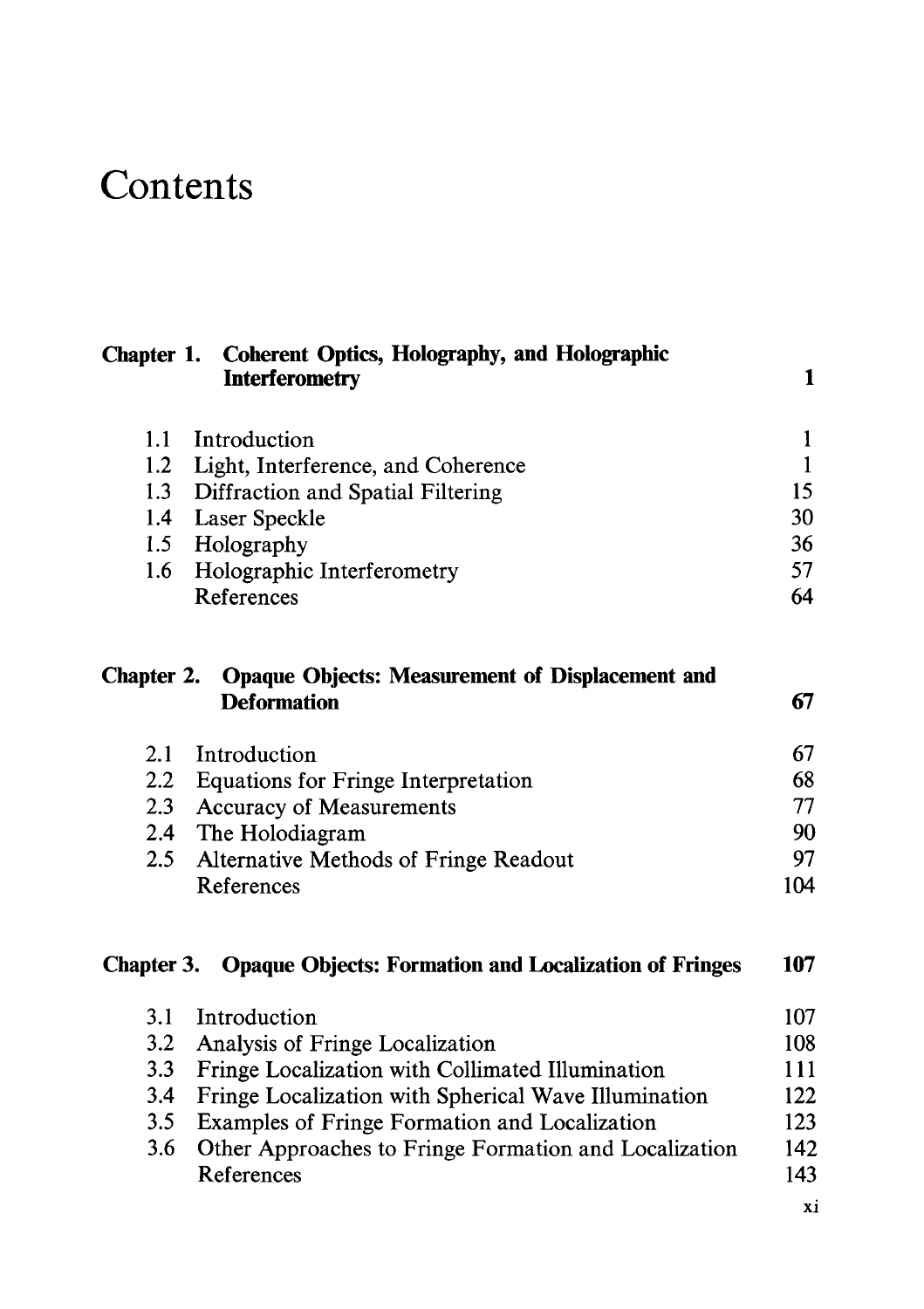| CONTENTS |  |  |
|----------|--|--|
|----------|--|--|

| <b>Opaque Objects: Measurement of Strain, Stress,</b><br>Chapter 4.<br><b>Bending Moments, and Vibration; Applications</b><br>146 |                                                                                                   |     |  |  |
|-----------------------------------------------------------------------------------------------------------------------------------|---------------------------------------------------------------------------------------------------|-----|--|--|
| 4.1                                                                                                                               | Introduction                                                                                      | 146 |  |  |
| 4.2                                                                                                                               | Measurement of Strain, Stress, and Bending Moments                                                | 147 |  |  |
| 4.3                                                                                                                               | Measurement of Mechanical Vibrations                                                              | 177 |  |  |
|                                                                                                                                   | 4.3.1<br>Sinusoidal Vibrations                                                                    | 178 |  |  |
|                                                                                                                                   | 4.3.2<br>Separable Motions                                                                        | 183 |  |  |
|                                                                                                                                   | 4.3.3<br>Multiple Modes and Nonseparable Motions                                                  | 187 |  |  |
|                                                                                                                                   | 4.3.4 Real-Time and Stroboscopic Interferometry                                                   | 197 |  |  |
|                                                                                                                                   | 4.3.5<br>Temporally Modulated Holography                                                          | 210 |  |  |
| 4.4                                                                                                                               | Applications                                                                                      | 217 |  |  |
|                                                                                                                                   | 4.4.1<br><b>Nondestructive Testing</b>                                                            | 217 |  |  |
|                                                                                                                                   | 4.4.2<br>Medical and Dental Research                                                              | 231 |  |  |
|                                                                                                                                   | 4.4.3<br>Solid Mechanics                                                                          | 233 |  |  |
|                                                                                                                                   | References                                                                                        | 245 |  |  |
| Chapter 5.                                                                                                                        | <b>Transparent Objects: Fringe Formation and Localization</b>                                     | 254 |  |  |
| 5.1                                                                                                                               | Introduction                                                                                      | 254 |  |  |
| 5.2                                                                                                                               | Phase Objects and Refraction in Transparent Media                                                 | 255 |  |  |
| 5.3                                                                                                                               | Holography and Interferometry with Phase Objects                                                  | 264 |  |  |
| 5.4                                                                                                                               | Fringe Localization in Diffuse-Illumination Interferometry                                        | 284 |  |  |
| 5.5                                                                                                                               | Nonlinear Holographic Interferometry                                                              | 295 |  |  |
|                                                                                                                                   | References                                                                                        | 308 |  |  |
| Chapter 6.                                                                                                                        | <b>Transparent Objects: Fringe Interpretation, Special</b><br><b>Techniques, and Applications</b> | 311 |  |  |
| 6.1                                                                                                                               | Introduction                                                                                      | 311 |  |  |
| 6.2                                                                                                                               | Fringe Interpretation                                                                             | 311 |  |  |
|                                                                                                                                   | <b>Inversion Techniques</b><br>6.2.1                                                              | 315 |  |  |
|                                                                                                                                   | 6.2.2 Errors Due to Refraction                                                                    | 329 |  |  |
| 6.3                                                                                                                               | Special Techniques: Multiple-Beam, Multiple-Wavelength,                                           |     |  |  |
|                                                                                                                                   | and Multiple-Pass Interferometry                                                                  | 334 |  |  |
| 6.4                                                                                                                               | Applications                                                                                      | 344 |  |  |
|                                                                                                                                   | 6.4.1<br>Aerodynamics and Flow Visualization                                                      | 344 |  |  |
|                                                                                                                                   | 6.4.2<br>Plasma Diagnostics                                                                       | 353 |  |  |
|                                                                                                                                   | 6.4.3 Heat and Mass Transfer                                                                      | 363 |  |  |
|                                                                                                                                   | 6.4.4<br><b>Stress Analysis</b>                                                                   | 373 |  |  |
|                                                                                                                                   | References                                                                                        | 377 |  |  |